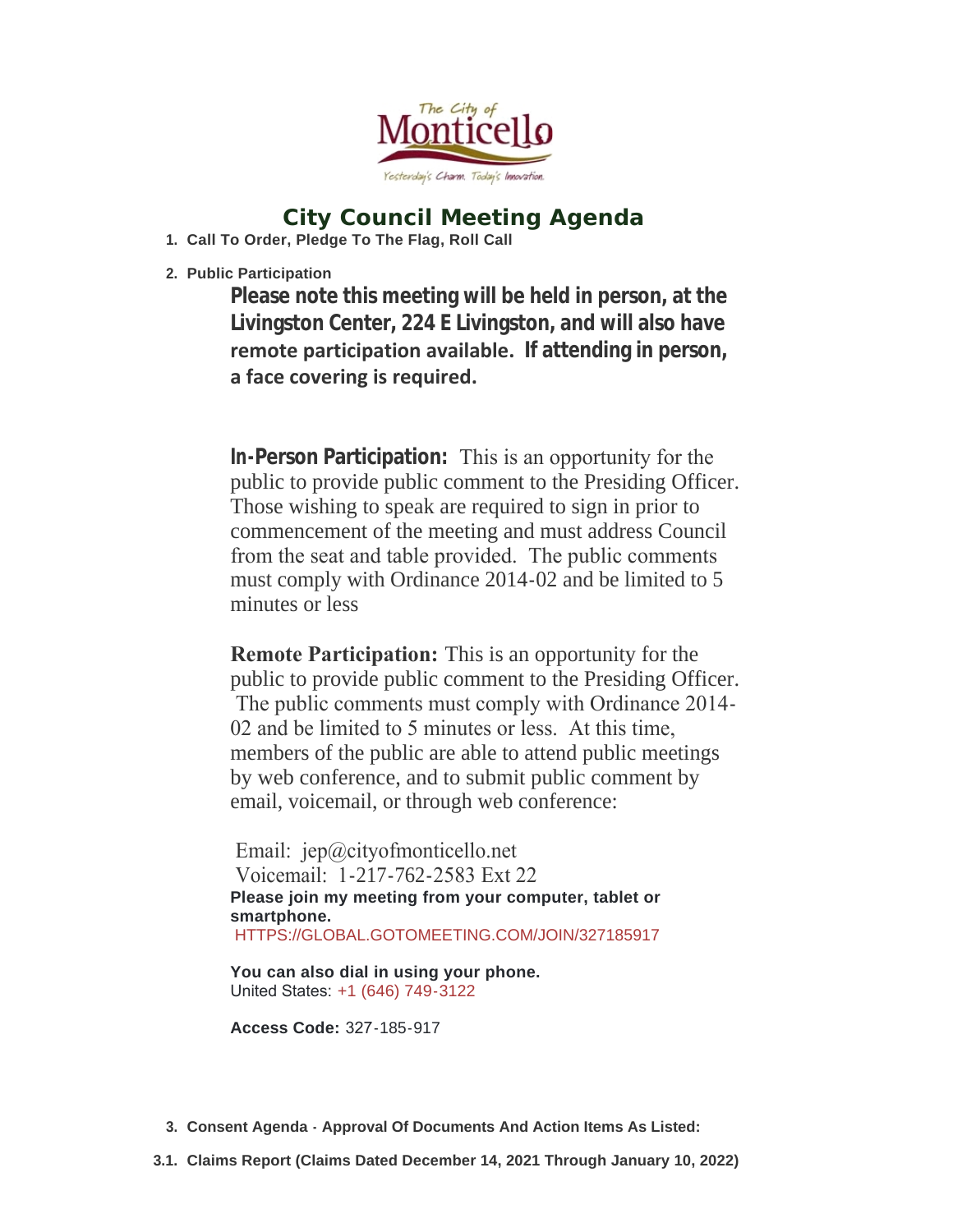Documents:

## [CLAIMS 12.14.2021 THROUGH 1.10.2022.PDF](https://www.cityofmonticello.net/AgendaCenter/ViewFile/Item/5936?fileID=3739)

**Meeting Minutes - City Council Meeting Minutes, December 13, 2021; Planning & 3.2. Zoning Board Meeting Minutes, September 20, 2021**

Documents:

[CITY COUNCIL MINUTES 12.13.2021.PDF](https://www.cityofmonticello.net/AgendaCenter/ViewFile/Item/5929?fileID=3728) [PZB MINUTES 09.20.2021.PDF](https://www.cityofmonticello.net/AgendaCenter/ViewFile/Item/5929?fileID=3729)

#### **Permit Report - December 2021 3.3.**

Documents:

[DECEMBER PERMIT REPORT.PDF](https://www.cityofmonticello.net/AgendaCenter/ViewFile/Item/5926?fileID=3725)

**Fire Report - December 2021 3.4.**

Documents:

[FIRE MONTHLY REPORT DEC 2021.PDF](https://www.cityofmonticello.net/AgendaCenter/ViewFile/Item/5924?fileID=3723)

#### **Police Report - December 2021 3.5.**

Documents:

[POLICE MONTHLY REPORT.PDF](https://www.cityofmonticello.net/AgendaCenter/ViewFile/Item/5923?fileID=3722)

#### **Budget Report - November 2021 3.6.**

Documents:

# [BUDGET REPORT - NOVEMBER 2021.PDF](https://www.cityofmonticello.net/AgendaCenter/ViewFile/Item/5925?fileID=3724)

- **Mayor's Report 4.**
- **Old Business 5.**
- **New Business 6.**
- **Mayoral Proclamation "April 3, 2022 As Mudpuppy Day" 6.1.**

Documents:

## [MUDPUPPY PROCLAMATION.PDF](https://www.cityofmonticello.net/AgendaCenter/ViewFile/Item/5935?fileID=3736)

**Ordinance 2022-01: An Ordinance Granting A Variance, Michael Wassom, 846 N 6.2. Front Street** 

Documents:

[ORDINANCE 2022-01 MEMO.PDF](https://www.cityofmonticello.net/AgendaCenter/ViewFile/Item/5932?fileID=3733) [ORDINANCE 2022-01 SUPPORTING DOCUMENTS.PDF](https://www.cityofmonticello.net/AgendaCenter/ViewFile/Item/5932?fileID=3734) [ORDINANCE 2022-01.PDF](https://www.cityofmonticello.net/AgendaCenter/ViewFile/Item/5932?fileID=3735)